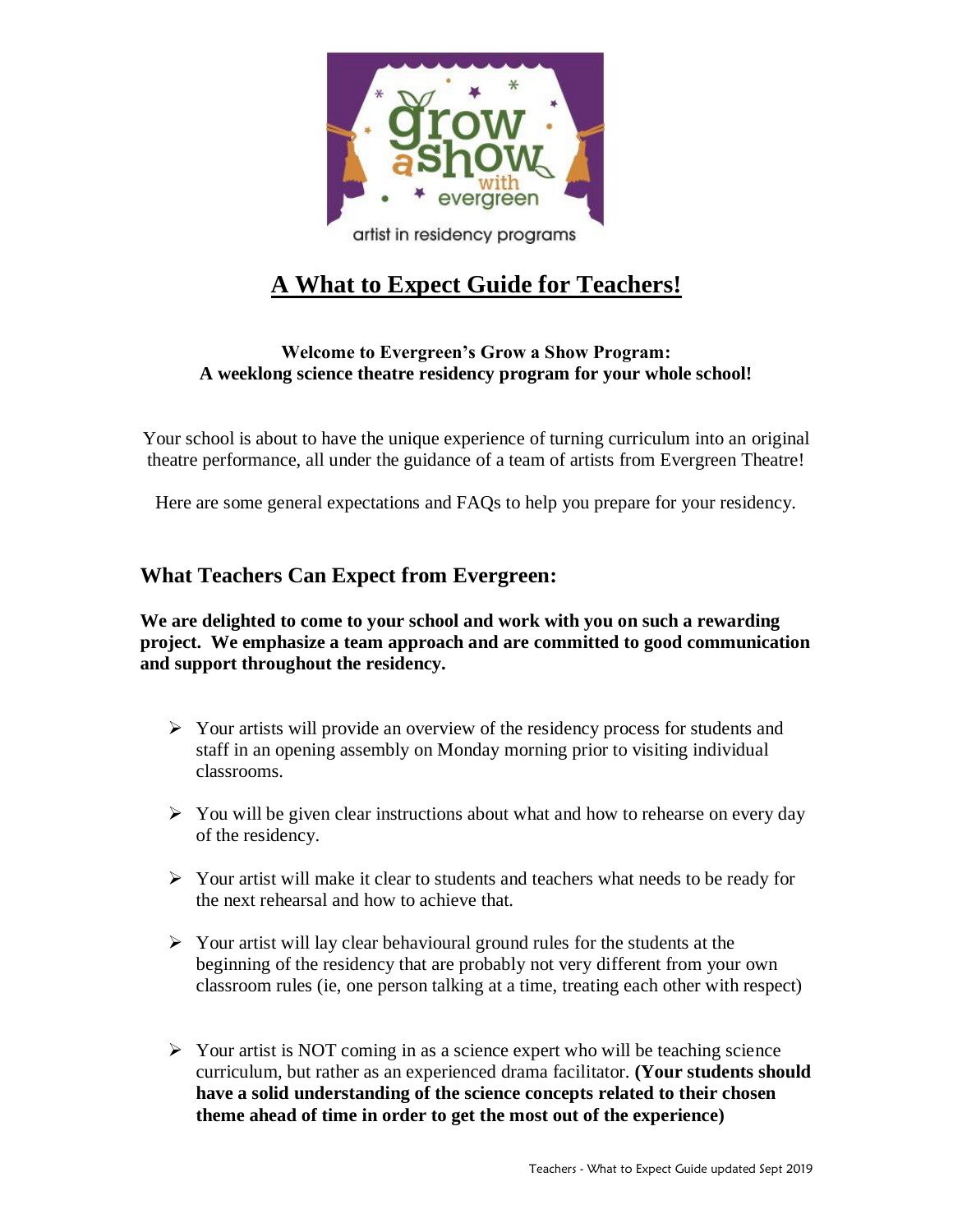- ➢ Your artist will show you fun drama games that emphasize teamwork and focusing, and some great techniques for approaching science through the medium of theatre.
- ➢ Your artist will work cooperatively with your students to create a script and implement a performance plan for a "mini play" to be presented in the final showcase based on your chosen theme.

## **What Evergreen Expects from Teachers:**

**Our residency project requires flexibility and dedication. As our common goal is to ensure that every student has a positive performing experience on the final day, we ask that you respect the following:**

- ➢ **Flexibility around time** While our aim is to keep the residency project time commitment to about 50% of your teaching day, we do occasionally have a class that simply needs more time and instruction to achieve their best for the performance. If the residency artist senses that your class needs some extra rehearsal time, they will let you know as soon as possible, and ask that you are flexible with providing them with that time. When logistically feasible, we will insert "extra practice" blocks directly in the Evergreen schedule ahead of time, so you will have a good idea of when such a rehearsal might take place.
- ➢ **Flexibility around room arrangements** Most of our rehearsals are held in the classroom, but as they do require space for blocking and movement, we ask that you are willing to move classroom furniture to the perimeter of the room and provide your class with an open space for rehearsal. **Ideally, it works best if the gym can be reserved for the exclusive use of the residency program for workshops and rehearsals for the full week.** (See contract)
- ➢ **Participation** As we ask the students to treat the project as a group effort with full participation, we would like the teaching staff to help us model that behaviour. The teacher is expected to be not only present in the classroom, but actively participating in the rehearsals and performance. This provides a wonderful opportunity to build relationships with your students, and sets a great example for them. Moreover, students and fellow staff members and parents love seeing the staff performing alongside the students for the final showcase at the end of the week, and your school community will gain a new sense of unity and spirit if everyone participates. You don't have to be in the spotlight, but even joining in in the background not only sets a good example for student participation, but can be an excellent way to manage more difficult or rambunctious students, and support your artist as well. That being said, we want the week to be fun and supportive for teachers, so please let your artists know if you have any reservations about being on stage.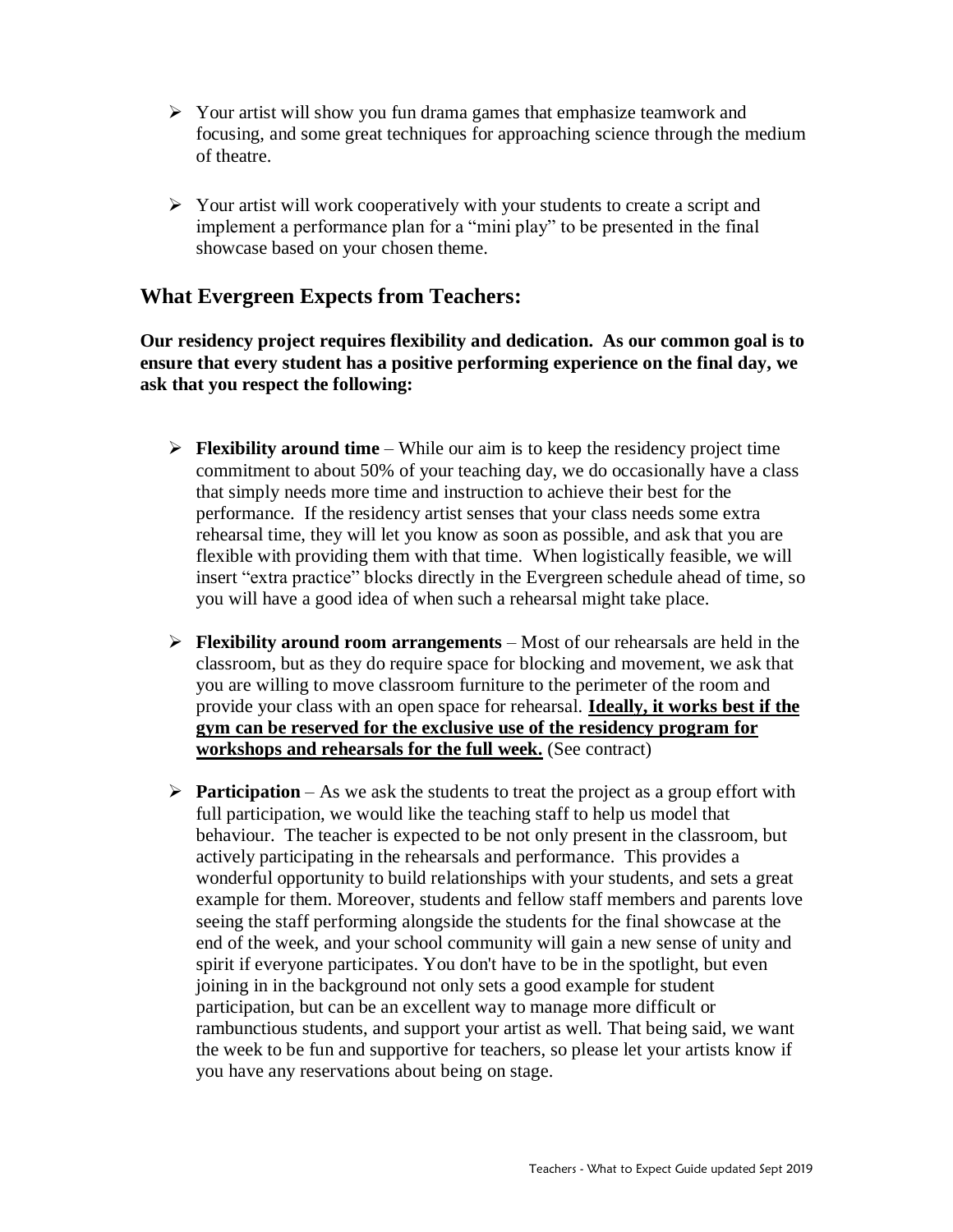➢ **Nametags** – It really helps the residency artist to establish a rapport with the students if they can call them by their names. A simple piece of masking tape with the student's name written on it is ideal – it is soft, flexible and will not get in the way during movement work.

## **FAQs:**

#### ➢ **Do I need to do any preparation before residency week?**

**Yes**. A few weeks before the residency, you will have chosen a specific topic to explore during residency week (facilitated by your school residency coordinator). The Evergreen model works best when our artists help your students explore **familiar** curriculum with the lens of theatre and performance. If your topic is relatively new to your students, we ask that you spend at least 30-45 minutes doing a bit of research and brainstorming with your class ahead of time. You will be provided with a "prep sheet" to facilitate this process which you will need to return to Evergreen as soon as possible.

#### ➢ **How much time should I plan for Evergreen residency activities?**

Each class spends approximately one hour in rehearsal with the residency artist each day (45 mins for Kindergarten). Depending on the class's needs/interests, they may need to spend up to an additional hour in rehearsal on their own after that. The additional hour of class rehearsal does not have to be one solid time block. You can break it up into half hour sessions, twenty -minute sessions, or any time slots that are best for your class. Your residency artist may have suggestions for effective rehearsal techniques that can work around your daily schedule. The performance day (typically Friday) is more involved, as it involves the dress rehearsal and performance, which may take place in the evening.

#### ➢ **What if I have a disruptive student? Should they be allowed to participate?**

As theatre is very close to imaginative play, it is natural for children to get excited. The residency artist's goal is to channel that excited energy into the project. We find that most students are pretty keen to participate and modify their behaviour accordingly. If you have any concerns about behavioral issues in your classroom, please talk to your artist outside of class time, so that expectations can be managed proactively.